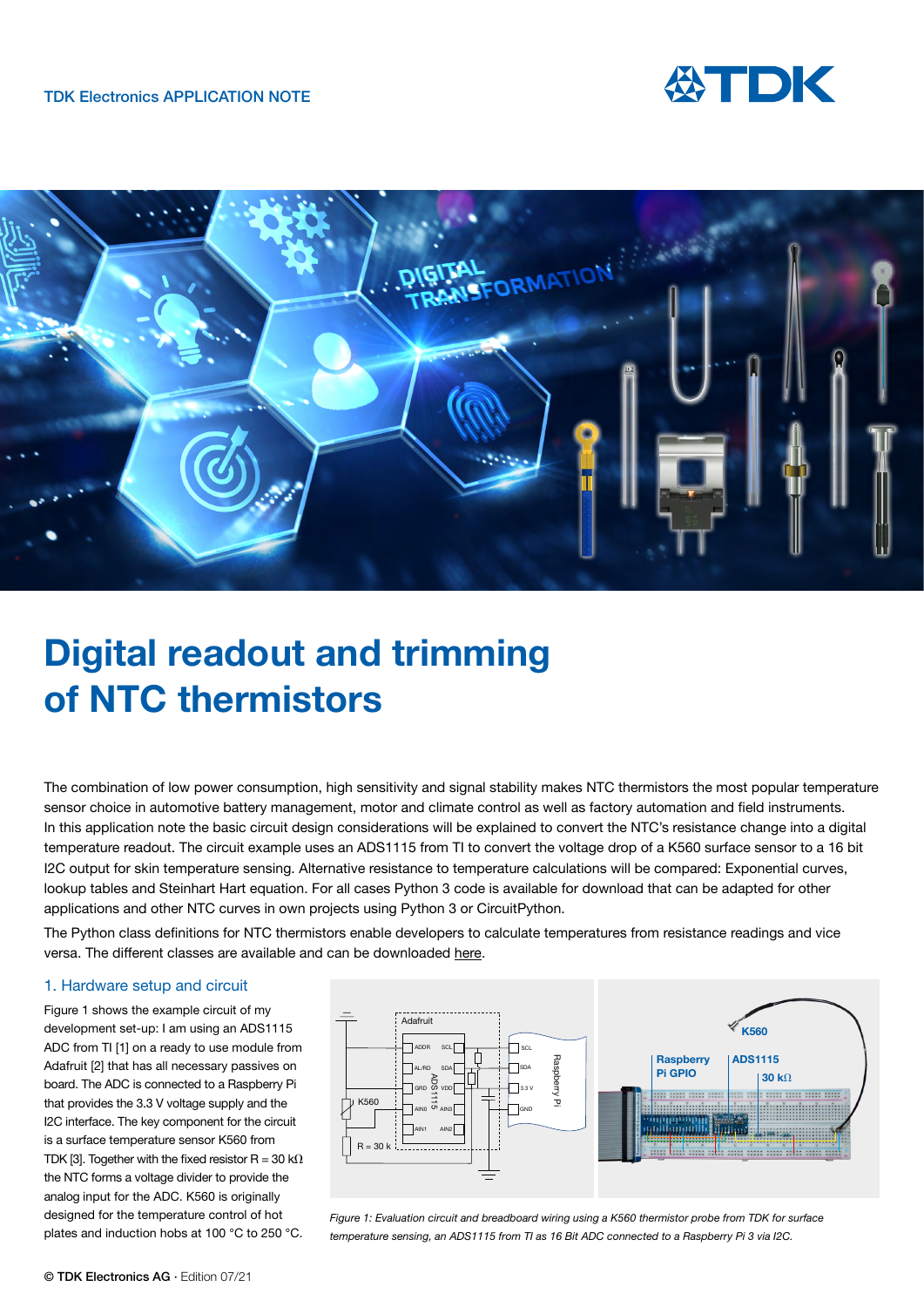

## **Contents**

| 2.1 Formula error using the NTC equation 3          |  |
|-----------------------------------------------------|--|
| 2.2 Algorithm based on a 2 point calibration 4      |  |
| 2.3 Algorithm based on Steinhart-Hart equation 5    |  |
| 2.4 Discussion of formula error and lookup tables 5 |  |
|                                                     |  |
|                                                     |  |
|                                                     |  |
|                                                     |  |

In this application example the K560 will be applied to measure skin temperature between 30 °C to 45 °C with an accuracy target of 0.1 K. The high basic resistance of 49.12 k $\Omega$ at 25 °C and the unique shape of the aluminum packaged head make it an excellent choice for remote surface temperature sensing (see figure 2). NTC (Negative Temperature Coefficient) thermistors are thermally sensitive semiconductor resistors which show a decrease in resistance as temperature increases. With a typical sensitivity of α = -4%/K, the sensitivity is about ten times greater than those of metals and about five times greater than those of silicon temperature sensors. We come back to the temperature dependence of the NTC in section 2.

With a PGA setting of "1" the ADS1115 maps a voltage drop of 4.096 V to a single ended output of 32767 (15 bit) and the 3.3 V supply covers about 26400. The bit-reading "Out" from the ADS1115 converts to a voltage drop or a NTC resistance by the following equations:

| $\bigcap$ ilt | NTC. | $R_{\text{NTC}}$ |  |
|---------------|------|------------------|--|
| 26400         | 3.3V | $R_{NTC}$ + R    |  |

Other values for the fixed resistor and the gain can be used to optimize the placement of the measuring range within the output range. With the given settings the NTC resistance can be calculated by:

$$
R_{NTC} = R \cdot \frac{V_{NTC}}{3.3 \text{ V} - V_{NTC}} = R \cdot \frac{Out}{26400 - Out}
$$

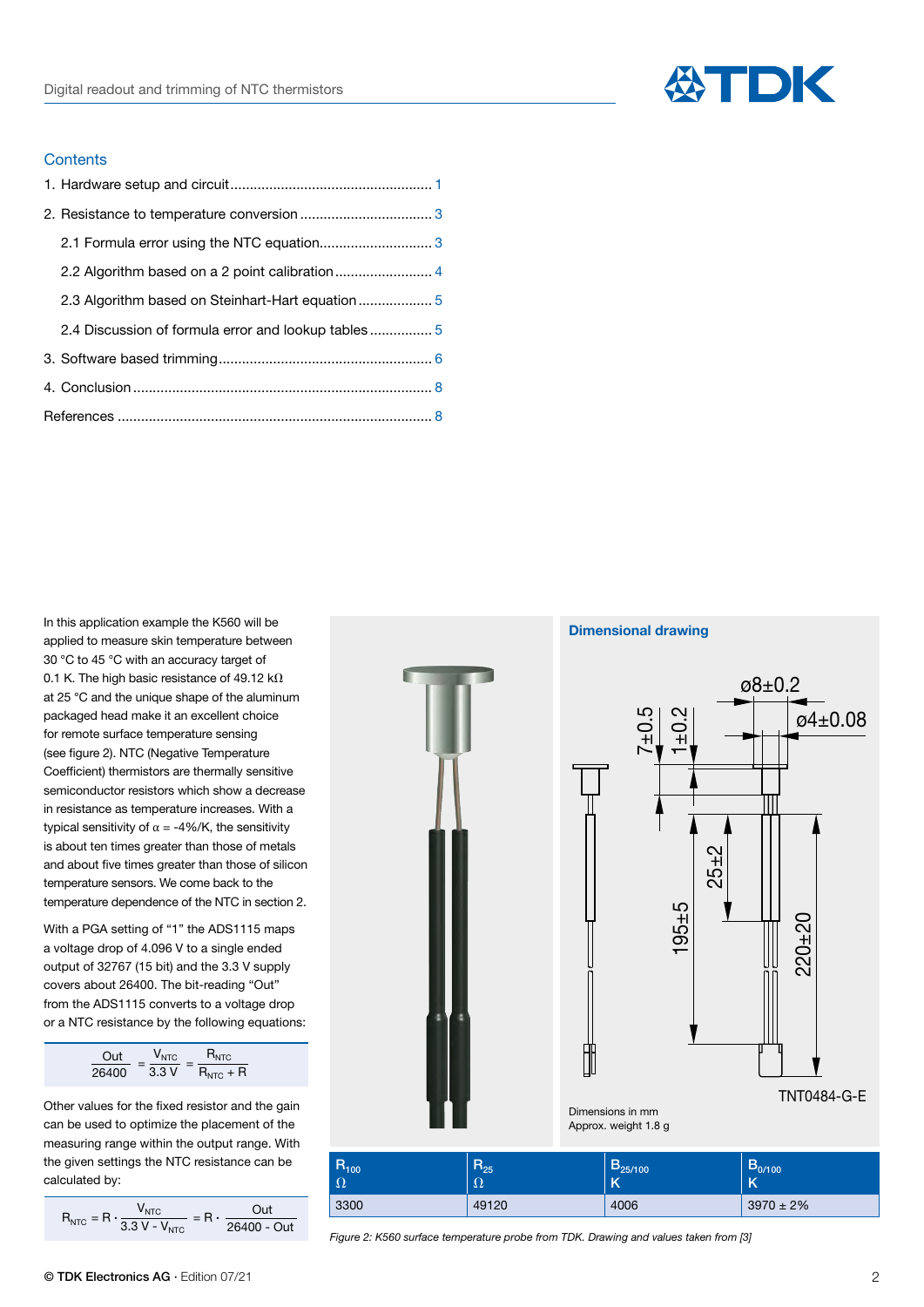

## 2. Resistance to temperature conversion

The dependence of the NTC resistance on temperature is usually approximated by the following exponential equation. Note that all temperatures need to be converted to absolute Kelvin scale for calculation:

$$
R(T) = R_{\rm R} \cdot e^{B \cdot (\frac{1}{T} - \frac{1}{T_{\rm R}})}
$$

The B-value is defined by two reference values of temperature and resistance:

$$
B_{T1/T2} = \frac{T_2 \cdot T_1}{T_2 - T_1} \ln \left( \frac{R_1}{R_2} \right)
$$

In case of K560 the rated temperature  $T_R = 100 °C$  is used together with the 0 °C value to define the  $B_{0/100}$ -value on the data sheet (see figure 2):

$$
B_{0/100} = 1019.3 \text{ K} \ln\left(\frac{162.213 \text{ k}\Omega}{3.3 \text{ k}\Omega}\right) = 3970.16 \text{ K}
$$

The datasheet B value together with the rated resistance  $R_R$  and rated temperature  $T_R$  can be used to write a software code for the resistance to temperature conversion. Figure 3 shows the code example of a very basic python class definition based on the inversion of equation **1** :

$$
\frac{1}{T} = \frac{1}{T_R} + \frac{1}{B} \ln(\frac{R}{R_R})
$$
 4

An instance of the class is initiated with the rated temperature, the rated resistance and the B-value. The resistance to temperature conversion can be done with the class function "temperature". The following code lines would produce "36.3262" as output to the screen.

**from** ntc **import** NTC **B** k560=NTC\_B(100, 3300, 3970) print('%.4f'%k560.temperature(29456))

```
##############################################################################
class NTC_B():
##############################################################################
# The basic NTC class using rated temperature, resistance and B-value 
# t_val - rated temperature in Celsius
# r val - rated resistance in kOhm
# b_val - B-Value of Thermistor in K
# temperature() - Converts a resistance res to a temperature in Celsius
##############################################################################
 def __init__(self, t_val, r_val, b_val):
 self.b = b_val #B-value 
        self.r_r = r_value #rated resistance<br>self.t r = t val #rated temperature
                                #rated temperature
     def temperature(self,res):
        out = math.log(res/self.r r) / self.b + 1 / (273.15 + self.t r)
        out = 1 / out - 273.15 return out
##############################################################################
#end of class NTC_B 
##############################################################################
```
*Figure 3: The very basic NTC Python class using rated temperature, resistance and B-value to convert resistance read to temperature output in Celsius*

## 2.1 Formula error using the NTC equation

The approach based on data sheet values of rated resistance and temperature and B-value is only suitable for a restricted range around the rated temperature  $T_R$  with sufficient accuracy. Figure 4 shows the difference between the actual temperature and the calculated temperature based on equation **1** that occurs if  $B_{0/100} = 3750$  K is used together with the rated temperature of 100 °C and the rated resistance of 3.3 k $\Omega$  to initiate the NTC class.

Between 20 °C to 45 °C the calculated temperature deviates from the actual value by more than 0.5 °C as the rated temperature of 100 °C is too far away from the range of use.

For practical applications a more precise modelling of the real  $R_{nom}(T)$  curve is required. In consequence as a first step we have to get the real R/T curves! This can be quite a challenge as many manufacturers only provide such data via their direct customer support.



#### *Figure 4: Difference between actual temperature and calculated temperature based on equation (1)*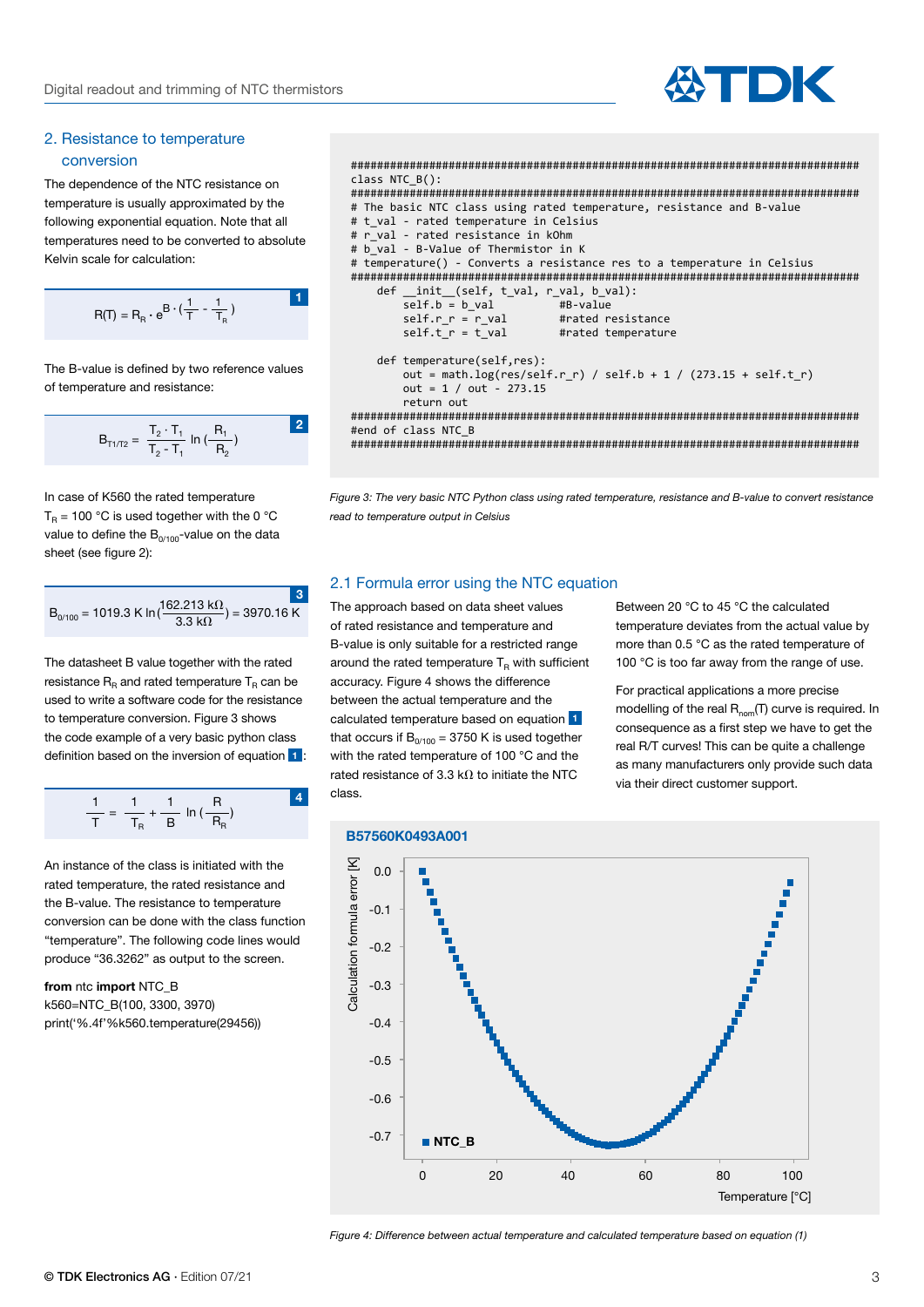TDK has them all available online: I used the [TDK online database](https://www.tdk-electronics.tdk.com/en/180518/design-support/design-tools/ntc-thermistors/ntc-r-t-calculation-5-0) to generate a detailed table for the specific use case of skin temperature sensing between 30 °C and 45 °C as shown in table 1: The real physical values of  $R_{nom}$  will be used in sections 2.2 and 2.3 to improve the resistance to temperature conversion. α is the relative sensitivity defined by the relative change of resistance per temperature interval:

$$
\alpha = \frac{1}{R_{\text{NTC}}} \frac{\partial R_{\text{NTC}}}{\partial T}
$$

**5**

in section 2.4 it will be described how alpha values can be used to interpolate lookup table values.  $R_{min}$  and  $R_{max}$ , the manufacturing batch variance. In section 3 it will be described how to deal with such batch variance by an individual calibration.

# 2.2 Algorithm based on a two point calibration

The main drawback of the basic class function in figure 3 is the use of a B-values that does not fit the desired application range. A significant improvement can be made by calculating a more suitable B-value within the actual application range by equation **2** .

Figure 5 shows an example code that includes the B-value calculation. The Python class receives a pair of temperature and resistance values  $[T_1;R_1]$  and  $[T_2;R_2]$  to calculate an interval specific B-value upon invoking an instance of the class.

In my use case two data points for 30 °C and 40 °C are a good choice. The following code lines will produce "36.9932" as temperature output.

### **from** ntc **import** NTC\_2P

k560=NTC\_2P([[30, 39517], [40, 26065]]) print('%.4f'%k560.temperature(29456))

| $\overline{C}$ T | $\mathsf{R}_{\mathsf{nom}}$ [kΩ] | $R_{min}$ [kΩ] | $\overline{\mathsf{R}_{\max}}$ [k $\Omega$ ] | $\alpha$ [%/K] |
|------------------|----------------------------------|----------------|----------------------------------------------|----------------|
| 30               | 39.517                           | 36.489         | 42.545                                       | 4.3            |
| 31               | 37.864                           | 34.998         | 40.730                                       | 4.3            |
| 32               | 36.290                           | 33.576         | 39.003                                       | 4.2            |
| 33               | 34.789                           | 32.220         | 37.359                                       | 4.2            |
| 34               | 33.359                           | 30.926         | 35.793                                       | 4.2            |
| 35               | 31.996                           | 29.690         | 34.301                                       | 4.2            |
| 36               | 30.696                           | 28.511         | 32.880                                       | 4.1            |
| 37               | 29.456                           | 27.386         | 31.525                                       | 4.1            |
| 38               | 28.272                           | 26.310         | 30.234                                       | 4.1            |
| 39               | 27.143                           | 25.283         | 29.003                                       | 4.1            |
| 40               | 26.065                           | 24.301         | 27.828                                       | 4.0            |
| 41               | 25.035                           | 23.363         | 26.708                                       | 4.0            |
| 42               | 24.052                           | 22.466         | 25.638                                       | 4.0            |
| 43               | 23.113                           | 21.609         | 24.617                                       | 4.0            |
| 44               | 22.215                           | 20.788         | 23.643                                       | 3.9            |
| 45               | 21.358                           | 20.003         | 22.712                                       | 3.9            |

*Table 1: Detailed R/T- values of K560 extracted from the TDK online database [4]*

```
##############################################################################
class NTC_2P():
##############################################################################
# NTC class using two data points [T,R] to calculate a B-Value.
# The first point is used to set the rated temperature t r and resistance r r
# data_tr - Array of 2 datapoints [T,R]
# temperature() - Converts a resistance res to a temperature in Celsius
##############################################################################
   def __ init (self,data_tr):
         # Calculate the B-value inbetween the given datapoints
        self.b = (data_tr[0][0] + 273.15) * (data_tr[1][0] + 273.15)
 self.b = self.b / (data_tr[0][0] - data_tr[1][0])
 self.b = self.b * math.log(data_tr[1][1] / data_tr[0][1])
        self.t_r = data_tr[0][0] # set rated temperature
        self.r r = \text{data tr}[0][1] # set rated resistance
    def temperature(self,res):
       out = math.log(res / self.r_r) / self.b + 1 / (273.15 + self.t_r)out = 1 / out - 273.15 return out
##############################################################################
#end of class NTC_2P 
##############################################################################
```
*Figure 5: NTC class using two data points [Ti ; Ri ] to calculate a use case specific B-value*

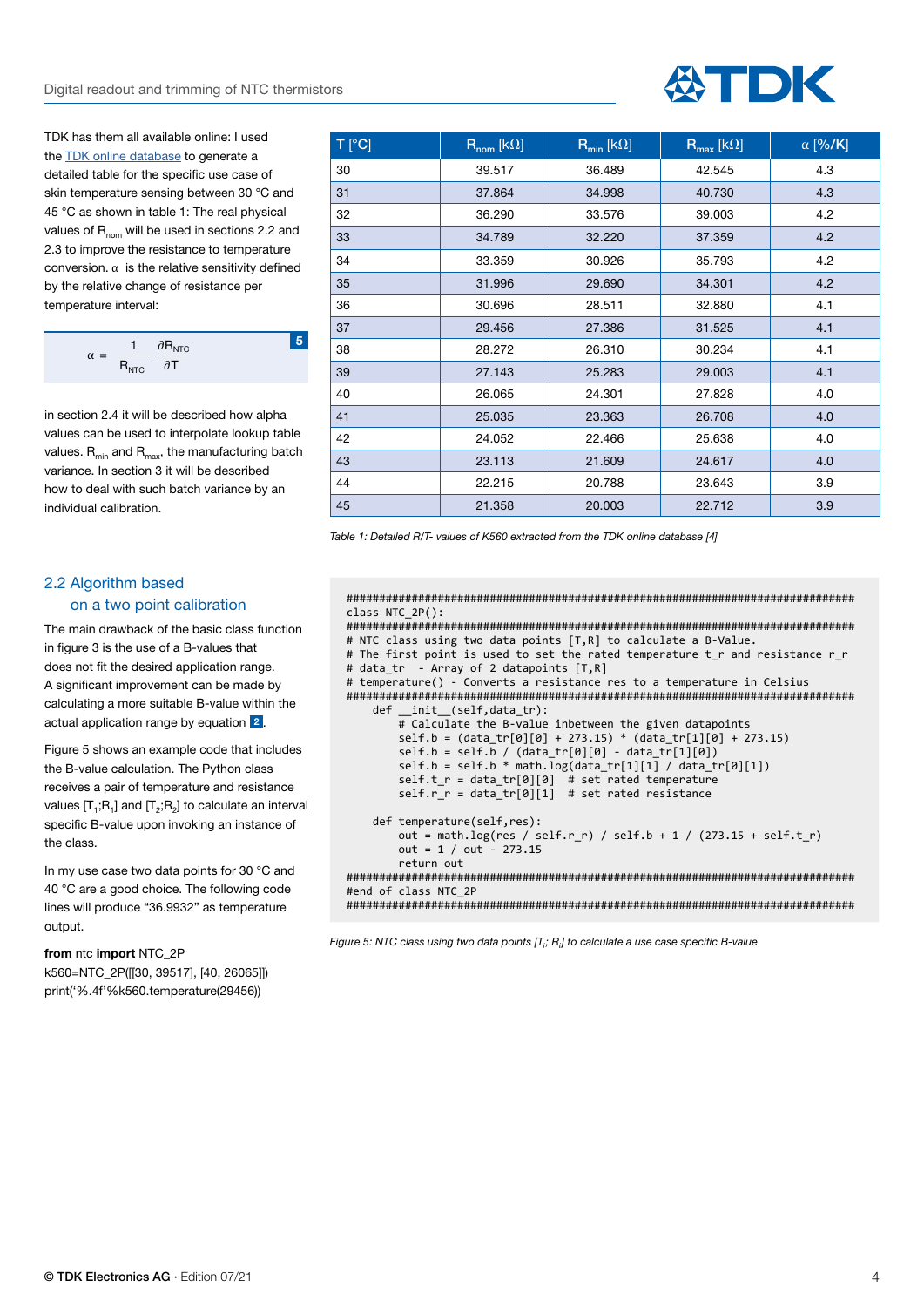

## 2.3 Algorithm based on Steinhart-Hart equation

in 1968 John S. Steinhart and Stanley R. Hart published a higher order approach for the relation between temperature and NTC resistance [5].

$$
\frac{1}{T} = C_0 + C_1 \ln(R) + C_3 \ln(R)^3
$$

**6**

With three data points from the actual R/T table (1) the coefficients can be calculated by solving the following linear equation:

**7**  $= 1 \ln(R_2) \ln(R_2)^3$   $\cdot$  $1/T_1$  $1/T<sub>2</sub>$  $1/T_3$  $C<sub>0</sub>$  $C_1$  $C_3$ 1  $ln(R_1)$   $ln(R_1)^3$ 1  $ln(R_2)$   $ln(R_2)^3$ 1  $ln(R_3)$   $ln(R_3)^3$ 

The code example in figure 6 uses Python's numerical package numpy to calculate the coefficients from three data points of the R/T curve. In the code package that we provided for download at TDK NTC design tool pages we used an explicit calculation formula to avoid numpy and to make the code usable for CircuitPython platforms.

The temperature ( ) function uses equation **6** to calculate the output. For the application example of skin temperature sensing I used the resistance data at 30 °C, 35 °C and 40 °C as input to the class to calculate the Steinhart-Hart coefficient. The following lines will produce "36.9997" as temperature output:

**from** ntc **import** NTC\_SH  $k560 = NTC$  SH( $[130, 39517]$ . [35, 31996] ,[40, 26065]]) print('%.4f'%k560.temperature(29456))

```
##############################################################################
class NTC_SH():
##############################################################################
# NTC class using three data points [T,R] to calculate the Steinhart Hart
# coefficients. numpy is required for the matrix calculations!
# data_tr - Array of 3 datapoints [T,R]
# temperature() - Returns a temperature in C as function of resistance
############################################################################## 
     def __init__(self,data_tr):
         # for recalibration original data_tr must be known:
         self.data_tr = data_tr
        # use inv t=1/T as internal variable in place of T
        inv_t = np.array([1 / (data_tr[0][0] + 273.15)),1 / (data_tr[1][0] + 273.15) 1 /(data_tr[2][0] + 273.15)])
         # use ln_r=ln(R) as internal variable in place of R
        ln_r = np.array([1,1,1], [math.log(data_tr[0][1]),
                         math.log(data_tr[1][1]), 
                         math.log(data_tr[2][1])],
                         [math.log(data_tr[0][1]) ** 3,
                         math.log(data_tr[1][1]) ** 3, 
                        math.log(data_tr[2][1]) ** 3]] # calculate the Steinhart Hart coefficients
         self.sh = np.matmul(inv_t, np.linalg.inv(ln_r))
    def temperature(self,res):
         out = self.sh[0] + self.sh[1] * math.log(res)
        out = out + self.sh[2] * math.log(res) ** 3
         out= 1 / out - 273.15 
         return out 
##############################################################################
#end of class NTC_SH
##############################################################################
```
Figure 6: NTC class using three datapoints [T<sub>i</sub>; R<sub>i</sub>] to calculate the Steinhart-Hart coefficients. numpy is required *for the matrix calculations!*

## 2.4 Discussion of formula error and lookup tables

The models we discussed so far are based on 2 point NTC\_2P or 3 point NTC\_SH) models of the true NTC curve. For wider temperature ranges or depending on the math-capabilities and the available memory of the given controller the use of look-up tables can be an advantage. Instead of two or three points an algorithm is build upon multiple [Ti;Ri] points e.g. with 5K steps or even 1K steps within the operation range. For resistance readings in between two data points Ri and Ri+1 the T-values can be extrapolated. For a very detailed R/T table even a linear interpolation might be suitable:

$$
T(R) = T_{i} + \frac{T_{i+1} - T_{i}}{R_{i+1} - R_{i}} \cdot (R - R_{i}) \quad ; \quad R_{i} \leq R < R_{i+1}
$$

As an alternative for less input points (i.e. 5 K steps) the  $\alpha$ -values **5** from the datasheet or from the TDK online database can be used. Please note that the α-value is related to the temperature dependent  $\mathsf{B}_{\mathsf{T}_\mathsf{j}/\mathsf{T}_\mathsf{j+1}}$ -value within each interval by:

$$
B_{T_i/T_{i+1}} = -\alpha_i T_i^2 \quad ; \quad B_{T_i/T_{i+1}} = \frac{T_{i+1} \cdot T_i}{T_{i+1} - T_i} \ln \left( \frac{R_i}{R_{i+1}} \right)
$$

For a resistance output between Ri and Ri+1 the temperature calculation can be done by:

$$
\frac{1}{T} = \frac{1}{T_i} + \frac{1}{B_{T_i/T_{i+1}}} \ln{(\frac{R}{R_i})}
$$

An additional Python class definition is available for download at the TDK NTC design tool pages.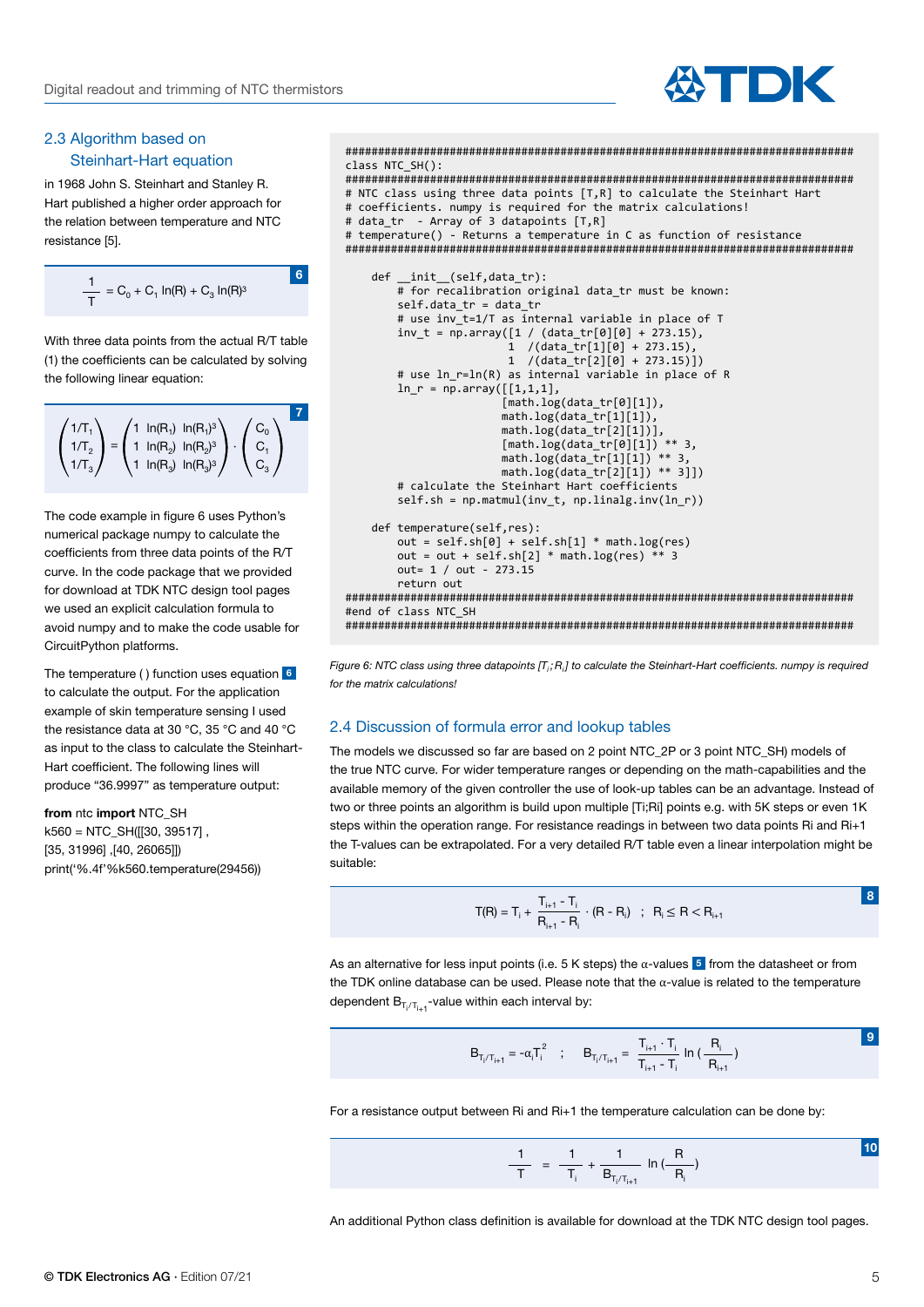The class NTC\_LT() uses a list of  $[\mathsf{R}_{\mathsf{i}},\mathsf{T}_{\mathsf{i}}]$ values and equation 9 and 10 to interpolate in between the list values. Figure 7 shows a comparison of the calculation error for all three models. The NTC\_2P() creates a parabolic residual calculation error with maximum 0.05 K deviation in the range 25 °C and 45 °C which is already sufficient for many applications. Also the look up table algorithm used by the class NTC\_LT() shows the parabolic error profile in between each of the supporting points. The Steinhart-Hart Model as higher order approximation provides the lowest calculation error but requires more complicated calculation.

#### 3. Software based trimming

The main drawback in using a temperature probe that was designed for induction hobs as skin temperature probe is the manufacturing tolerance  $(R_{min}, R_{max}$  in R/T table 1). Manufacturing tolerance means that the resistance reading of one specific probe might deviate from the nominal value but remains within the minimum to maximum limits. In the case of K560 the rated resistance R<sub>R</sub> = 3.3 k $\Omega$ has a manufacturing tolerance of 2.5% and in consequence a temperature tolerance of 0.9 K at  $T_R = 100 °C$ .

However at 36 °C we already have to deal with a temperature tolerance of:

$$
\Delta T = \frac{1}{\alpha} \frac{\Delta R}{R} = \pm 1.7 \text{ K}
$$

For the algorithm in section 2.2 and 2.3 we used two and three data points to calculate the relevant coefficients for equation **4** and **6** respectively. One might now assume that in consequence two or three measured points are necessary as well to eliminate the manufacturing variance. But this is not the case: We will now see that with only one single measurement most of the manufacturing error can be eliminated. This will be demonstrated with the two point method from section 2.2.

## **B57560K0493A001**



**ATDK** 

*Figure 7: Difference between actual temperature and calculated temperature from the three different algorithms*

The relative resistance tolerance from manufacturing can be split into contributions from  $R<sub>n</sub>$  and B:

$$
\frac{\Delta R}{R} = \pm 1.7 \text{ K}
$$
\n
$$
\left| \frac{\Delta R}{R} \right| = \left| \frac{\Delta R_R}{R_R} \right| + \left| \frac{\Delta_B R}{R} \right| = \left| \frac{\Delta R_R}{R_R} \right| + \left| \Delta B \cdot \left( \frac{1}{T_R} - \frac{1}{T} \right) \right|
$$

As the NTC\_2P() class from section 2.2 calculated a  $B_{30/40}$ -value and we used the reference point  $[T_R;R_R] = [30 °C, 39517 \Omega]$  as rated resistance, the contribution of B is very small as it scales with 1 1  $(\frac{1}{T_R} - \frac{1}{T})$ :

$$
\Delta_{\rm B}T = \frac{1}{\alpha} \left| \Delta B \cdot \left( \frac{1}{T_{\rm R}} - \frac{1}{T} \right) \right| = \frac{1}{4\% / K} - 2\% \cdot 3950 \text{ K} \cdot \left( \frac{1}{303,15 \text{ K}} - \frac{1}{306,15 \text{ K}} \right) \right| \le \pm 0.12 \text{ K}
$$

The idea therefore is to eliminate  $\left| \frac{\overline{b}}{\overline{b}} \right|$  by a single point measurement and reduce the manufacturing tolerance impact by more than a factor 10 from 1.7  $\degree$ C to 0.12  $\degree$ C.  $\Delta R_{\rm R}$  $R_{\rm R}$ 

```
def resistance(self, tem):
# calculates the resistance from a given temperature tem in Celsius
    out = self.b * (1 / (tem + 273.15) - 1 / (self.t_r + 273.15))return self.r r * math.exp(out)
def calibrate(self, point_tr):
# point_tr is a data point of [T(°C),R] used for calibration 
 factor = point_tr[1] / self.resistance(point_tr[0])
 self.r_r = self.r_r * factor
```
*Figure 8: Extension for the Python class from section 2.2 to enable one point trimming*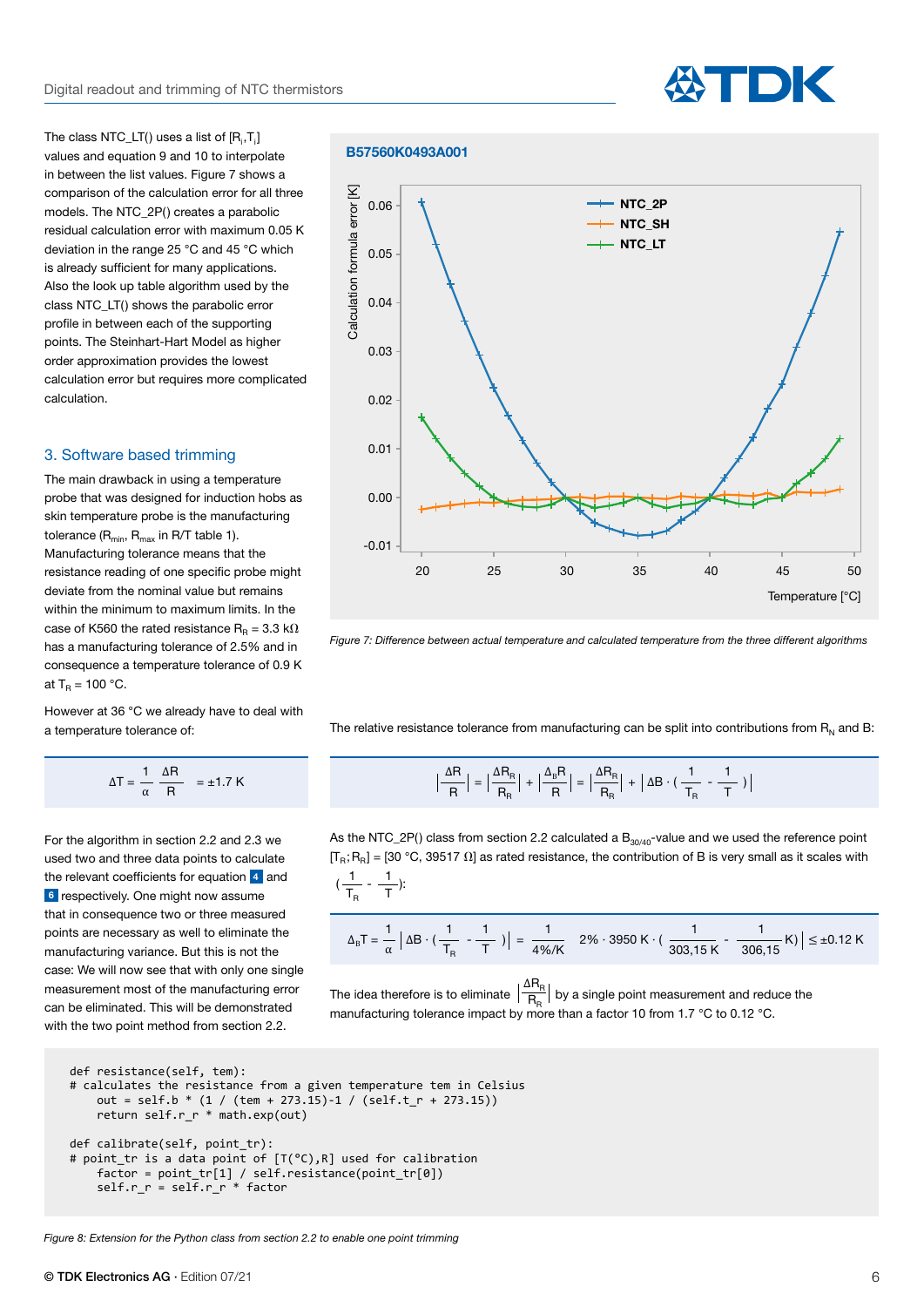

It is easy to extend the Python class NTC\_2P() by two more functions to enable calibration. The code is shown in the listing of figure 8.

The idea is to give the result of an actual temperature and resistance measurement as input and change the class parameters in a way, that the actual measured resistance will become rated resistance and the actual measured temperature will be the new rated temperature. Of course the contribution of  $\Delta R_N$ is still important but will depend only on the accuracy of the one measurement and not on manufacturing variance anymore.

In the python class NTC\_2P() only the self.r\_r parameter needs to be changed by the factor  $R_{\text{measured}}/R(T_{\text{measured}})$ , where  $R(T_{\text{measured}})$  is the calculated resistance based on the old parameters. In case of the Steinhart-Hart approach in the Python class NTC\_SH() the coding is more complicated as the inversion of equation **6** requires Cardan's method and a full recalculation of all Steinhart-Hart coefficients. It is not re-printed here but we made it available as part of the download package at the TDK NTC design tool pages.

For the calibration measurement it is important that sensor and reference reach thermal equilibrium. Figure 9 shows how a stable resistance is reached after approx 1 minute. As reference a commercial fever sensor was used. The resistance reading of the thermistor (30456  $\Omega$ ) and the temperature reading of the reference (36,4 °C) will be used for calibration. After soft trimming with the following code lines my K560 circuit output will be in line with the reference:

# **from** ntc **import** NTC\_2P

k560=NTC\_2P([[30, 39517], [40, 26065]]) k560.calibrate(36.4, 30456)



*Figure 9: Example time plot for a calibration measurement*